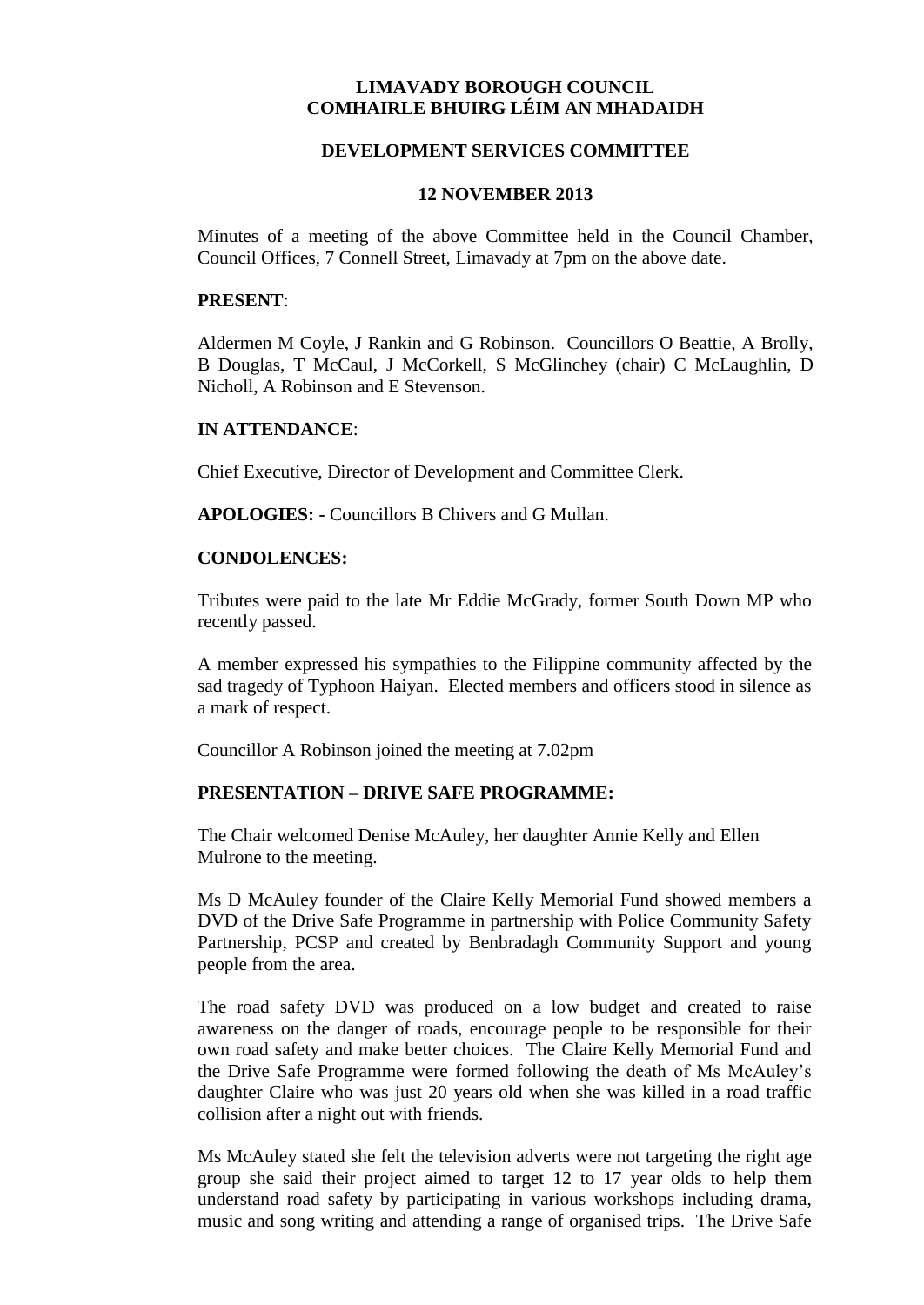Programme DVD was produced on young people's point of views and issues that they felt needed addressed.

Annie and Ellen spoke highly of their experience in participating in the programme; they both felt they had learned a great deal of emotional skills and everyone that contributed gained experience and awareness. They stated the DVD reflected the hard work put in by all the young people involved.

Ms McAuley informed members the project Drive Safe, Arrive Safe was being taken to Stormont. She stated each facilitator and every person she had met has had some experience of road tragedy and young people need targeted now on the importance of road safety. Ms McAuley said she was hoping to receive funding and asked for the opportunity to have more input on how the money be utilised.

The Chair and members thanked Ms D McAuley for her presentation and admired her courage and commitment.

#### **MINUTES:**

The minutes of meeting dated 8 October 2013 were approved on the proposal of Councillor McCaul, seconded by Councillor Beattie.

#### **MATTERS ARISING: -**

**Page 2 – St Mary's & Limavady High School, Unity Bridge Project:** The Director of Development informed members the stage 1 application for the project had been submitted.

**Page 3 – Old Dromore Road:** Advice had been sought from Council's solicitor regarding the decision on the right of way at Old Dromore Lane. The Director of Development informed members if further information became available from residents solicitors the right of way could be reassessed. However the decision made by Council at that time was fair on the basis of information held.

**Page 3 – Update of meeting with OFMDFM Regarding Shackleton Barracks:**  The Director of Development updated members that OFMDFM would be planning to carry out a 'soft market testing' exercise for the Shackleton Barracks site and informed members they would receive correspondence from OFMDFM outlining further details.

**Page 4 – Roe Valley Chamber of Trade:** The Director of Development confirmed contact had been made with the Chair of Roe Valley Chamber of Trade to consider potential agenda items for a future meeting.

## **MINUTES OF THE DUNGIVEN SPORTS AND COMMUNITY PROJECT STEERING GROUP:**

The minutes of the Dungiven Sports and Community Project Steering Group held on 1 October 2013 were presented for information.

## **MINUTES OF THE IRISH LANGUAGE COMMIITTEE:**

The minutes of the Irish Language Committee Meeting held on 8 October 2013 were presented for information.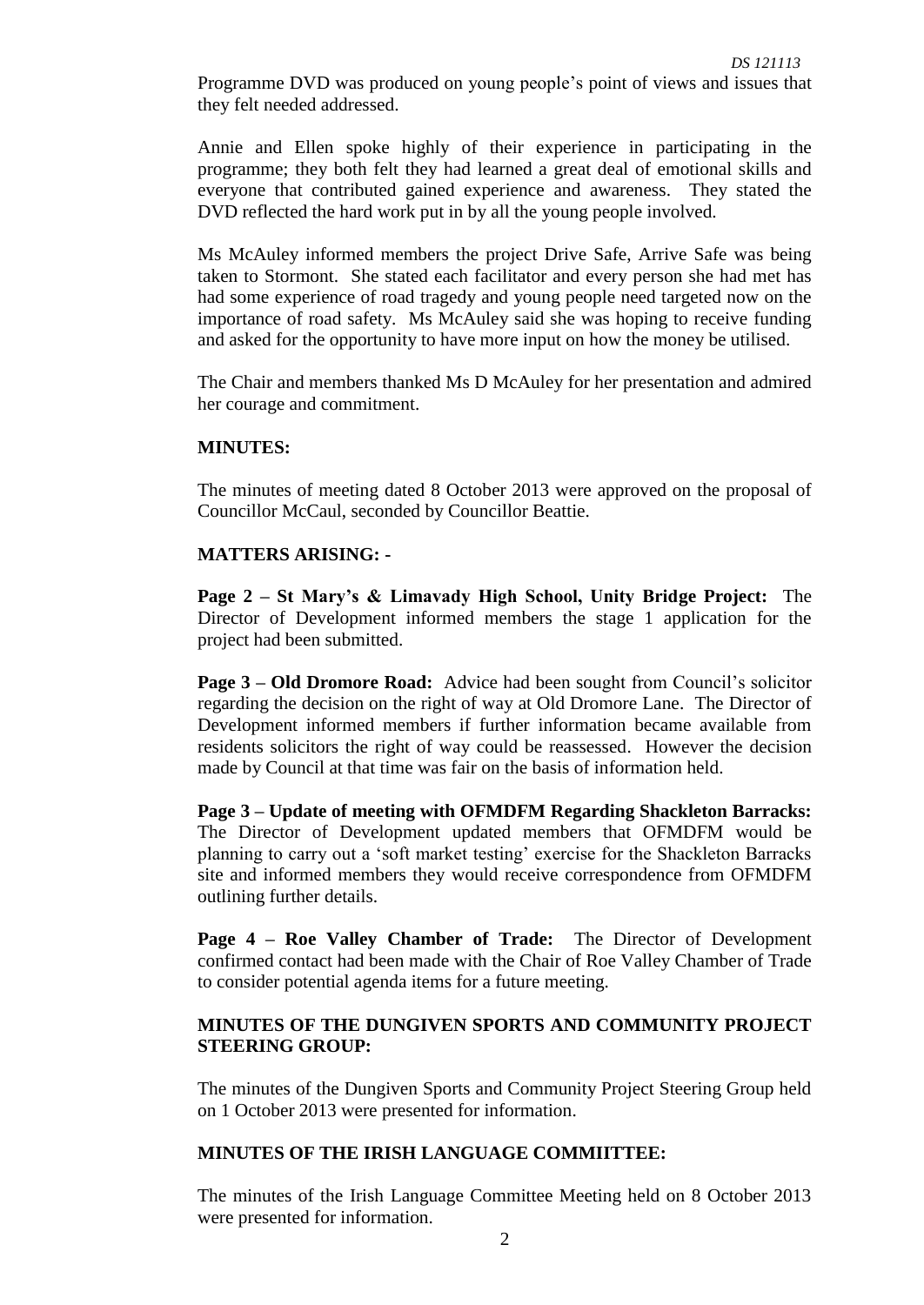## **DIRECTOR OF DEVELOPMENT REPORT ~ NOVEMBER 2013:**

The Director of Development presented the Development Report for November 2013 and enlarged thereon. The report was approved on the proposal of Alderman Coyle, seconded by Alderman Robinson subject to the following:

Alderman G Robinson joined the meeting at 7.40pm.

**T/002 – Benone Tourist Complex Scale of Charges 2014:** Council agreed that Benone Tourist Complex scale of charges come into effect from 1 January 2014 to 31 December 2014.

**T/002 – Benone Coffee Shop Franchise:** Council agreed to advertise for a franchisee to operate a coffee shop catering facility at Benone Tourist Complex for the period 1 April 2014 to 30 September 2014.

**T/013 – Northern Ireland (Milk) Cup:** The Director of Development reminded members of the decision made by Dairy Council of Northern Ireland not to renew their sponsorship of the prestigious tournament. Members agreed to provide continued support at a level similar to 2013 for the Northern Ireland Tournament, £15,000 and the use of Council pitches at Scroggy Road and Roemill Road. It was agreed a letter be written to Dairy Council acknowledging and thanking them for their previous involvement.

**T/010 – Limavady Visitor Guide 2014:** It was agreed to appoint Big Fish Design and Advertising to undertake the design, print and delivery of the Limavady Visitor Guide 2014. The Director of Development confirmed the number now produced had reduced to coincide with demands for the printed guide. A member felt local businesses should be included in the guide and asked that 'Explore, See, Do, Shop' be the future tagline as previously requested, the Director of Development explained Limavady Guides were only printed once a year therefore the request initially made was outside the appropriate timeframe to allow for change.

**Economic Development – Research:** It was agreed Council issue terms of reference for work carried out as part of the preparations for Local Government Reform and £5,000 set aside for the research work to be completed before the end of the financial year. This is to enable the cluster council to do some preparatory work for the first year, and beyond of the new Council and is in line with work undertaken already by the Leisure & Development group as part of the new Council's reform.

**Economic Development – Youth Engagement:** The Director of Development updated members of a meeting that took place between Council, Invest NI, Department for Employment and Learning, Roe Valley Enterprises and others to discuss the development of a programme to encourage young unemployed people to participate in training programmes and gain qualifications by promoting and participating in:

- A series of informal/social road shows around the Borough commencing in early 2014 to engage small groups of young unemployed people
- Engagement of parents
- Researching community houses/Youth Resource Centre as potential venues for discussion with small groups of young people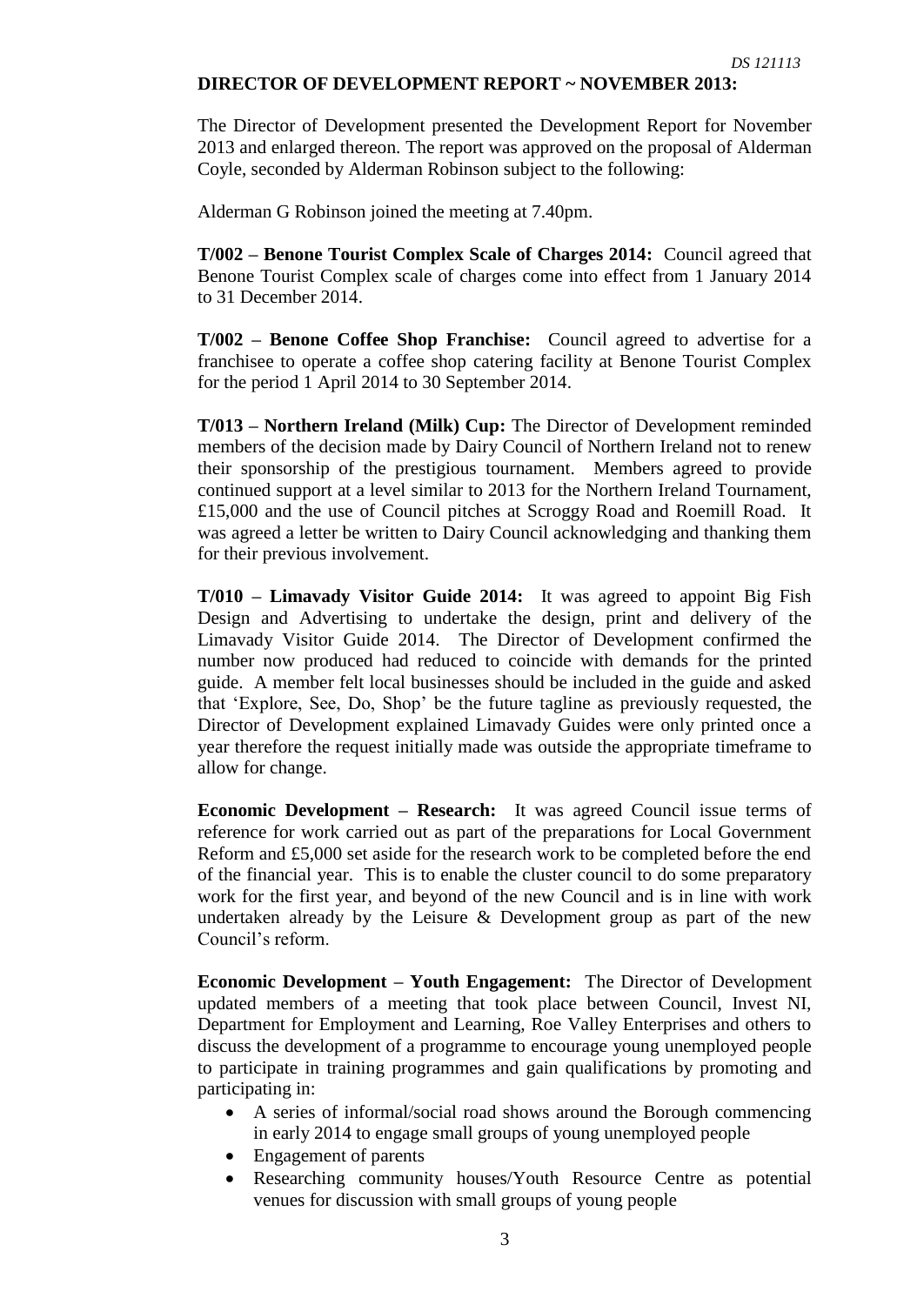- Offering a prize for a young unemployed person following completion of mentorship/engagement in programmes
- Encouraging peer to peer motivation.

It was agreed that Council staff put the first elements of this in place as a test-run for the remainder of this financial year and discuss increased resource for the following year.

## **NOTICE OF MOTION SUBMITTED BY COUNCILLOR STEVENSON:**

Councillor Stevenson proposed:

'That this Council supports Small Business Saturday, 7 December 2013 and encourages all local consumers to give their full support."

The motion was seconded by Alderman Rankin and declared carried unanimously.

Comments from the discussion that followed were:

- A member asked Council to consider a small amount of funding to be taken from Economic Development budget to help local businesses.
- Review the use of Drumceatt Square and Market Street on providing entertainment for shoppers in the holiday period.
- Co-ordinate a leaflet for local businesses and Limavady's town centre.
- The possibility of free car parking for members of the public for the Christmas period.

## **ANY OTHER BUSINESS:**

**Carpark Availability:** It was agreed the use of Council car park would be available free of charge for members of the public each Saturday from 23 November 2013 to 21 December 2013.

**Roe Valley Arts and Cultural Centre - Broighter Gold:** Council commended officers involved in bringing the Broighter Gold home to Limavady and hoped local people and visitors take advantage of the opportunity to view the artefacts.

**Roe Valley Leisure Centre - Maintenance Work:** The Director of Development confirmed maintenance in Roe Valley Leisure Centre was the next major project to move forward.

**Bovally Play Area:** The Director of Development advised members that Braidwater required legal documentation to be in place prior to Council moving in site to undertake any work. This was now with the solicitors to take forward.

**RVLC – Concert Request:** The Director of Development informed members a request from a concert promoter seeking use of RVLC at a reduced rate for Wednesday 26 February 2014 had been received. It was noted that Roe Valley Leisure Centre had organised an event for Thursday 27 February 2014 with a similar act. Following discussion it was agreed to proceed with the Roe Valley Leisure Centre concert and communicate with the concert promoter to discuss further options and the possibility of rearranging to another date.